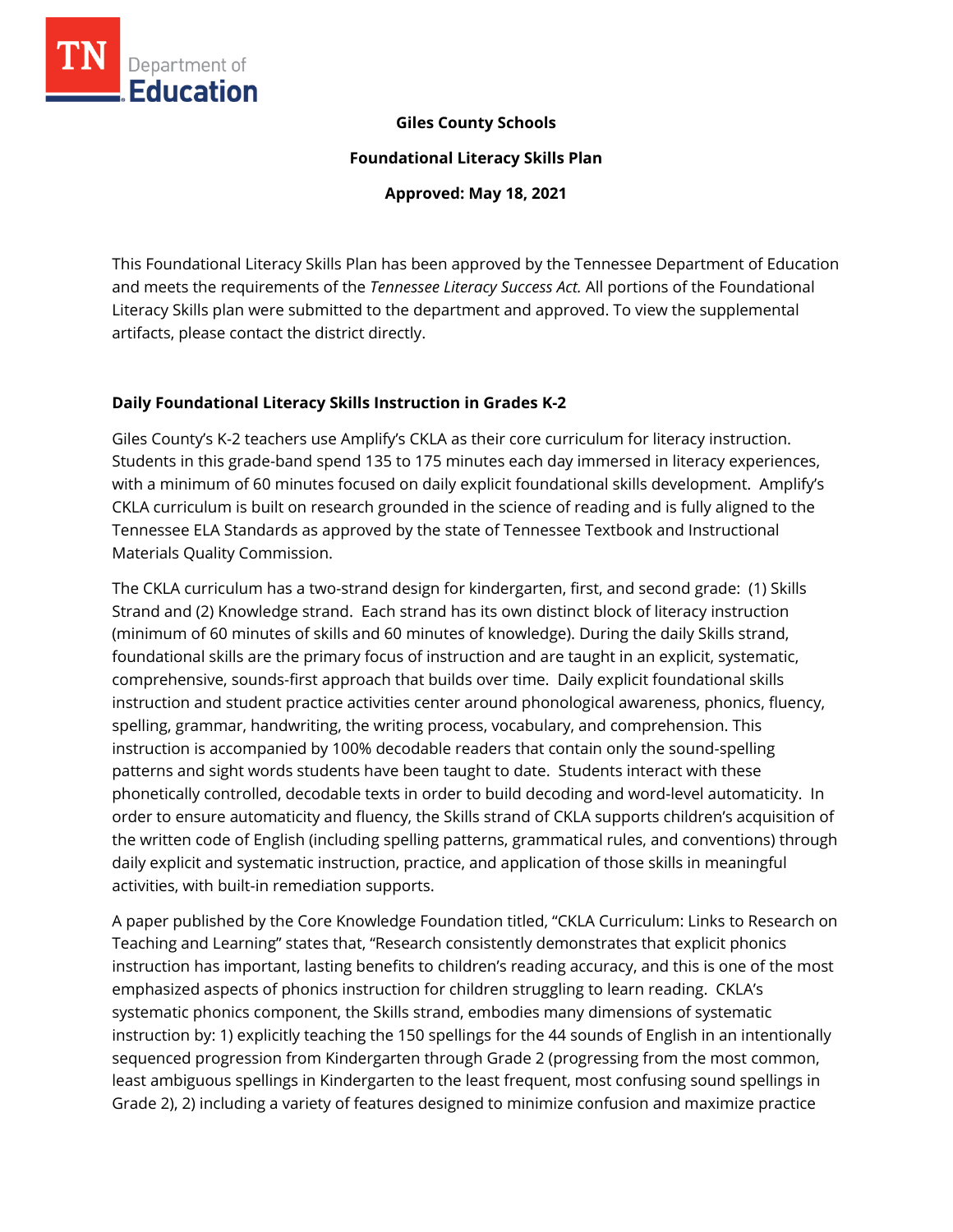and application of each sound spelling (consistent with research that such an approach leads to significant benefits in efficiency and accuracy within children's learning), and 3) emphasizing the use of systematic, mastery-oriented practice."

Our improvements for next year are grounded in the continuation of designated time for teachers to collaborate around unit and lesson preparation protocols so that they can make the necessary shifts from planning (gathering resources) to preparation (internalizing the major unit and lesson goals for foundational skills.) We also want to continue to immerse our teachers in job-embedded professional development grounded in cognitive science, the science of reading, a sounds-first approach to foundational literacy, print concepts, phonological awareness, phonics and word recognition, and the TN Academic Standards for ELA.

#### **Daily Foundational Literacy Skills Instruction in Grades 3-5**

Giles County's third, fourth, and fifth grade teachers use Amplify's CKLA as their core curriculum for literacy instruction. Students in this grade-band spend 90 to 120 minutes each day immersed in literacy experiences. Amplify's CKLA curriculum is built on research grounded in the science of reading and is fully aligned to the Tennessee ELA Standards as approved by the state of Tennessee Textbook and Instructional Materials Quality Commission.

The CKLA curriculum is built around an integrated literacy design for grades 3-5 (integrating a Skills Strand and a Knowledge strand, an evidence-based approach to applying foundational skills within daily lessons). This integrated literacy block meets an evidence-based approach to applying foundational skills within daily lessons. In third grade, the curriculum continues to develop the grammar, spelling, and morphology skills that were the foundation of the K-2 Skills strand; however, the content of the Knowledge strand begins to integrate into the Skills strand in more systematic ways, and the focus of the Skills strand shifts from decoding to building language through grammar, spelling, and writing. Third grade continues to finish out the language code that is considered foundational. There also continues to be daily read-alouds, but students are responsible for reading independently about the topics introduced during those read-alouds. This serves as a bridge toward the curriculum design in fourth and fifth grade. In grades 4-5, instruction moves away from the twostrand model toward a single, integrated literacy block. The focus shifts to fluent reading for meaning-making with an instructional emphasis on increasing efficiency and skill in the integration of word-level and text-level skills (as research shows are characteristics of proficient readers). While the overall schedule is not the same each day, all daily instruction includes components for knowledge-building (to build and improve the ability to comprehend complex texts and apply that knowledge as students listen, read, write, think, and speak about texts) for around 60 minutes and foundational skills instruction (which includes fluency, grammar, morphology, spelling, and writing) for at least 30 minutes each day. Students are provided with daily opportunities to practice and refine code as well as build knowledge. Amplify CKLA engages students in grades 3-5 in work around fluency, vocabulary, and comprehension. The skills necessary for these major components of reading are not taught in isolation; they are embedded within each lesson to ensure continuity, cohesion and connection. Teachers have sidebar supports, as well as fluency and decoding and encoding remediation guides, to assist students who may struggle with foundational skills or need additional assistance and support.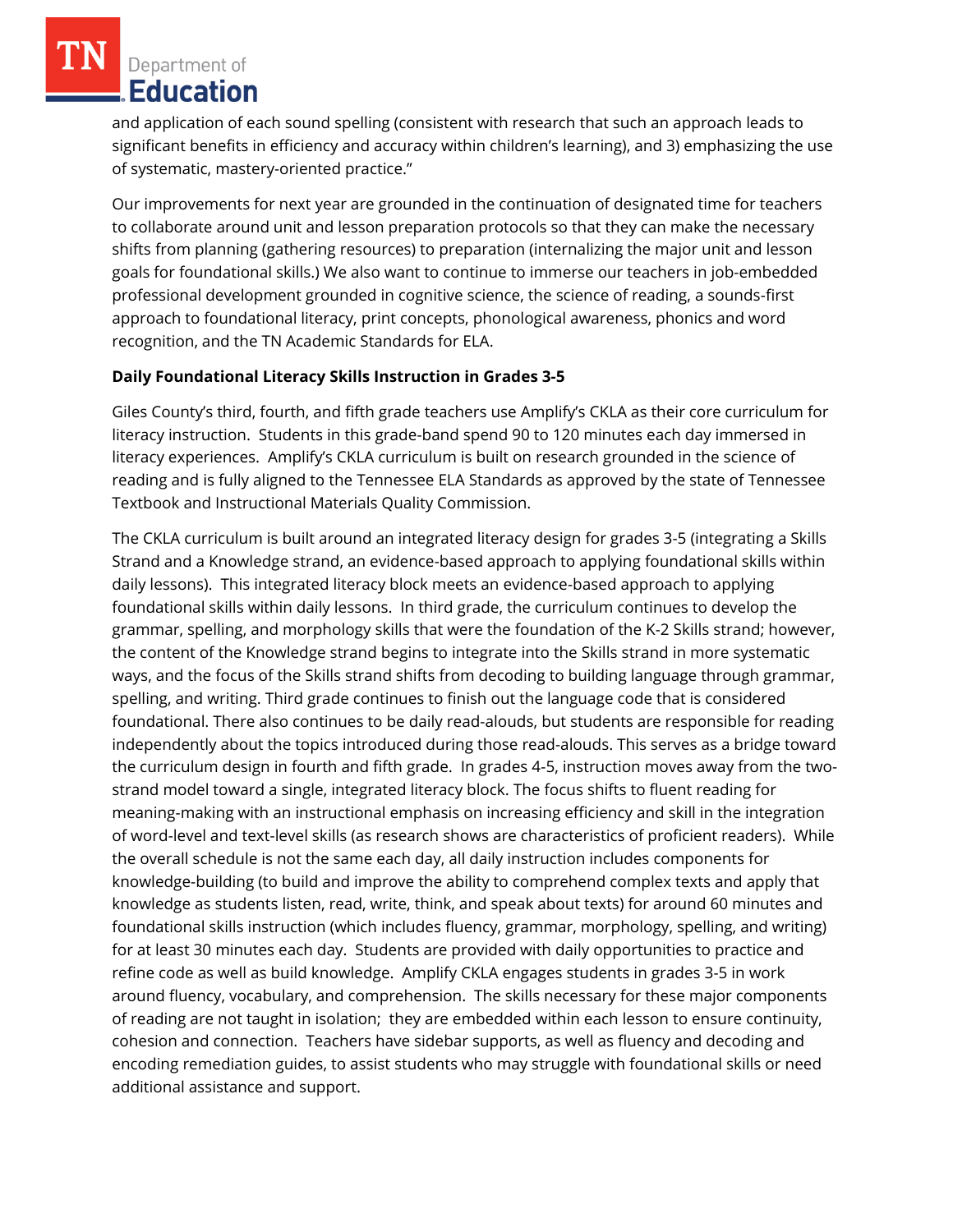Our improvements for next year are grounded in the continuation of designated time for third, fourth, and fifth grade teachers to collaborate around unit and lesson preparation protocols so that they can make the necessary shifts from planning (gathering resources) to preparation (internalizing the major unit and lesson goals). We also want to continue to immerse our teachers in jobembedded professional development grounded in the integration of foundational skills and knowledge-building (integrated literacy instruction) and the TN Academic Standards for ELA.

## **Approved Instructional Materials for Grades K-2**

Amplify - K-5 Core Knowledge Language Arts

# **Approved Instructional Materials for Grades 3-5**

Amplify - K-5 Core Knowledge Language Arts

### **Additional Information about Instructional Materials**

To further support students' foundational literacy skills acquisition, Giles County's PreK-2 teachers also utilize the Tennessee Foundational Skills Curriculum Supplement to address foundational skills in daily learning opportunities. As stated on TDOE's Foundational Skills website, "this supplemental resource follows evidenced-based research and was carefully crafted in order to build a solid foundation for Pre-K through grade two early literacy. This supplement uses a systematic and explicit approach to instruction so that all students can gain the foundational skills necessary to become proficient readers." Our teachers use the sounds-first activities during their morning meetings as daily foundational skills warm-ups. All PreK-2 teachers participated in the sevenmodule course from Student Achievement Partners prior to the beginning of the 2020-2021 school year in order to increase their understanding of how to effectively implement the TN Foundational Skills Curriculum Supplement and increase their knowledge of how phonological awareness and phonics connect to early reading. Through this learning experience, our teachers learned the key components of foundational skills, were trained in the "science of reading", gained knowledge on phonological and phonemic awareness, distinguished between strong and weak student practice opportunities, gained understanding of why assessment is critical, and learned how to support this work through high-quality instructional materials.

# **Universal Reading Screener for Grades K-5. This screener complies with RTI<sup>2</sup>and Say Dyslexia requirements.**

AimswebPlus and the Tennessee Universal Reading Screener

### **Intervention Structure and Supports**

Giles County's RTI2 district screening process is used to identify students who are "at-risk" for or have a significant reading deficiency and provide them with continuous support. In the fall, winter, and spring all students are administered a universal screener (aimswebPlus and the TN Universal Reading Screener) to determine which students have a significant reading deficiency or are "at-risk" for having one and measure skills relevant for identifying characteristics of dyslexia. These areas include phonological awareness, phonemic awareness, alphabet knowledge, sound/symbol recognition, decoding skills, encoding skills, and rapid naming.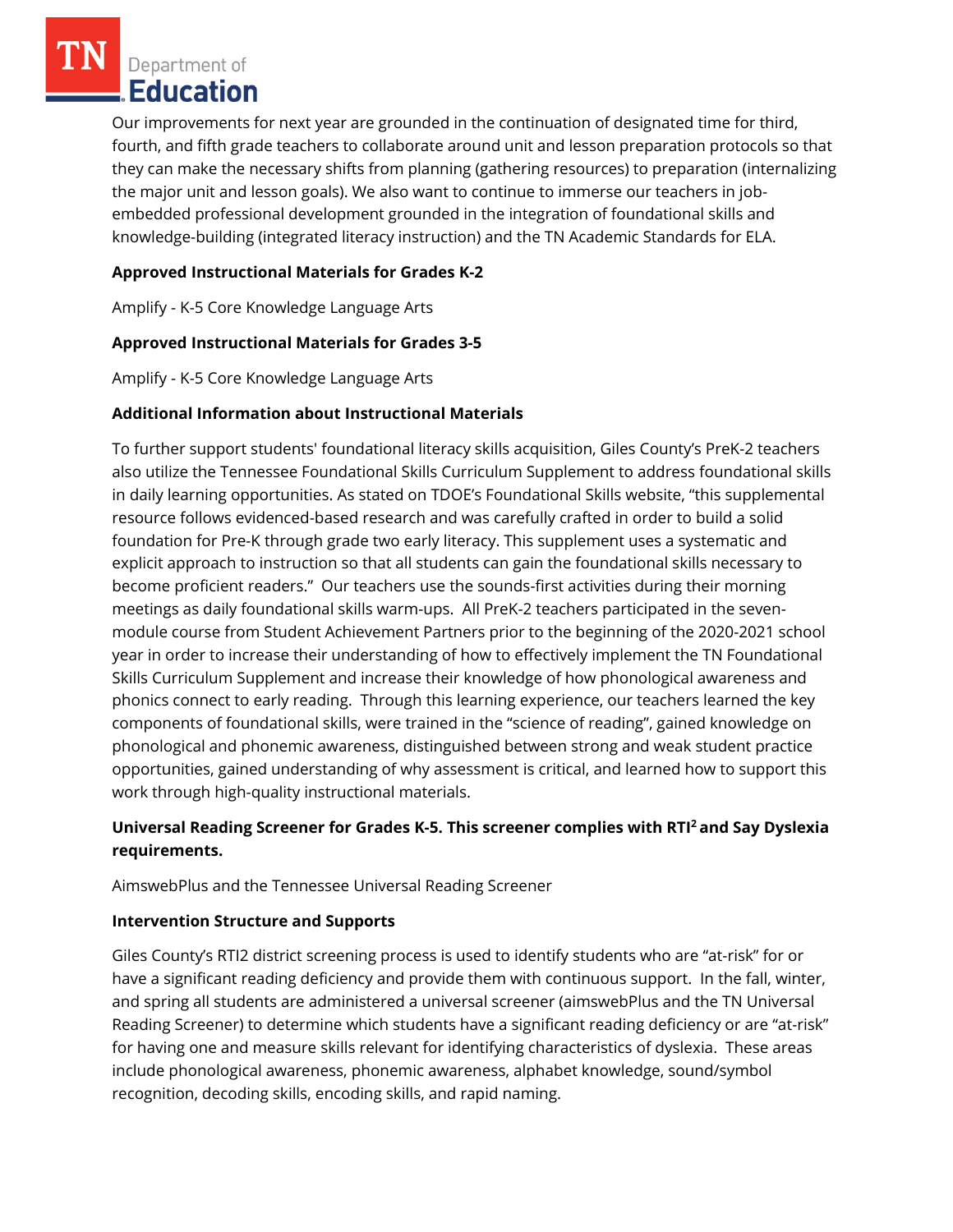Grade-level RTI teams (consisting of teachers, school administrators, and RTI coordinators) review universal screener data following each administration of the assessment. Students who score between the 0-25th percentile for early literacy (grades K-1) and reading (grades 2-12) are identified as having deficits in specific skills areas of reading and are considered "at-risk". Students who fall between the 10th-25th percentile on the universal screener receive explicit, systematic, targeted, high-quality interventions through Tier II for 30 minutes each day. Students showing significant deficits in specific areas of reading who fall below the 10th percentile on the universal screener receive extended, intensive, explicit, systematic, targeted, high-quality interventions through Tier III for 45 minutes each day. A student identified as being unable to read on grade level is provided with daily tiered intervention that is research-based, multisensory, systematic, sequential, cumulative, and explicit. Intensity of the interventions can be increased through length, frequency, and duration of implementation. Students who score at or below the 25th percentile in basic reading, reading fluency or written expression, are further assessed using survey-level/diagnostic assessments to drill down to determine specific deficits and inform intervention needs. Specific deficits are identified that may be markers/characteristics of dyslexia. Students are assigned to small groups (that meet daily during their grade-level specified RTI time) with an intervention that will narrow skill gaps in their area of greatest deficit. Tier II students are progress monitored biweekly, and Tier III students are progress monitored weekly.

School-based RTI teams monitor student progress every 4.5 weeks to examine student achievement and gauge the effectiveness of the intervention. Decisions are made regarding students' instructional needs based on multiple data points taken in context over time. The RTI teams determine if a change in intervention or the person providing the intervention is warranted. Other variables (including student attendance, student engagement, and fidelity checks) are also analyzed as a part of the decision-making process before a change is made to the programming, provider, duration, or intensity and nature of interventions. Families of students who demonstrate characteristics of dyslexia receive written communication of the specific area(s) in reading their child is having difficulty in, as well as receive information about the specific intervention that will be provided daily and ideas for at-home supports.

Other district supports provided by the district for students who struggle with reading include before and after school tutoring, LEAPS afterschool programs, and summer learning camps.

#### **Parent Notification Plan/Home Literacy Reports**

Giles County notifies parents of students in grades K-5 if their child is "at-risk" for or has been identified as having a significant deficiency in reading (as evidenced by those students scoring between the 0-25th percentile in reading on the aimswebPlus universal screener). Families receive written communication immediately following the completion of the district's fall universal screening (also following the winter and spring screening as needed for children who fall below the 25th percentile who had not previously done so.) Student scores are communicated in parent-friendly language to provides a clear explanation of skill gaps and specific area(s) of reading their child is having difficulty in (phonological awareness, phonemic awareness, alphabet knowledge, sound/symbol recognition, decoding skills, encoding skills, and/or rapid naming). The depth and extent of student needs are detailed along with details on the specific intervention that will be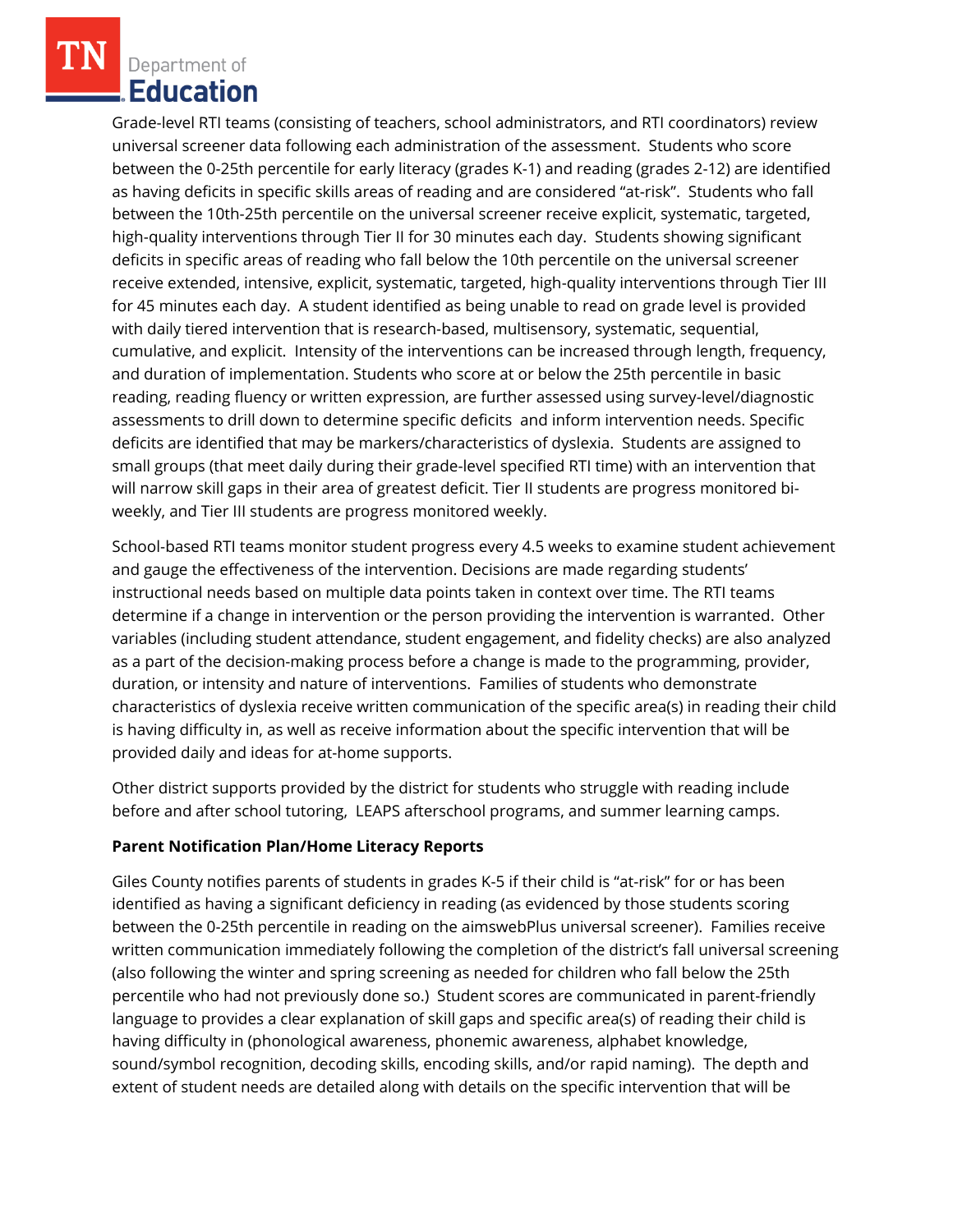provided daily, including the amount of time for services and the name/description of the specific program that will be utilized. This is accompanied with a description of the district's goal and importance of students being able to read proficiently by the end of third grade and a list of ideas/activities for at-home reading intervention support.

The district explains the process of how and why students are assessed for reading proficiency and defines what is meant by being "at-risk" of having a "significant deficiency in reading." Families are updated of student progress after every 4.5 week RTI data meeting is held with school-level stakeholders. Through parent written notification and/or in-person communication, RTI data teams make detailed notes of any changes that are being made to the intervention, programming, provider, or the intensity and nature of the intervention if the student is not showing sufficient progress as evidenced by universal screening/progress monitoring data. The team also discusses/shares ideas for recommended in-home support activities (those that do not require any purchased resources) with the child's family. These support activities are specifically tailored to the child's area of reading skill deficit. Family communication occurs a minimum of three times annually for all students in grades K-5 (after each universal screener benchmark period). For students who are identified as "at-risk" for or has a significant reading deficiency, family communication occurs a minimum of six times annually (after each universal screener benchmark period and 4.5 week RTI data team meeting).

Additionally, our adopted ELA curriculum contains family letters that outline the foundational skills and knowledge domains for each week of learning. Teachers send these communication letters weekly to continuously inform families of learning goals and targets for literacy. These letters provide family members with at-home ideas for working with their child outside of school to support the targeted skills and knowledge goals. This communication provides families with opportunities to better understand how to support their child(ren) through specific questions and activities (that do not require any purchased material) about their texts and through an awareness of what foundational skills their child(ren) are learning.

### **Professional Development Plan**

Teachers in our district have/will continue to participate in professional development that deepens their understanding of foundational skills instruction and is grounded in the science of reading research through the following plan:

July 2020 - All PreK-2 teachers, RTI coordinators, Title teachers, ESL teachers, and general education assistants completed the seven-module course from Student Achievement Partners on the TN Foundational Skills Curriculum Supplement. Participants learned how phonological awareness and phonics connect to early reading, the key components of foundational skills, the "science of reading", gained knowledge on phonological and phonemic awareness, distinguished between strong/weak student practice opportunities, gained understanding of why assessment is critical, and learned how to support this work through HQIM.

May 2021 - All K-2 teachers, 3-5 ELA teachers, and K-5 general education assistants, reading interventionists, RTI coordinators, ESL teachers, special education teachers and assistants will participate asynchronously in week 1 of the TDOE's Reading 360 Early Literacy Training series. This